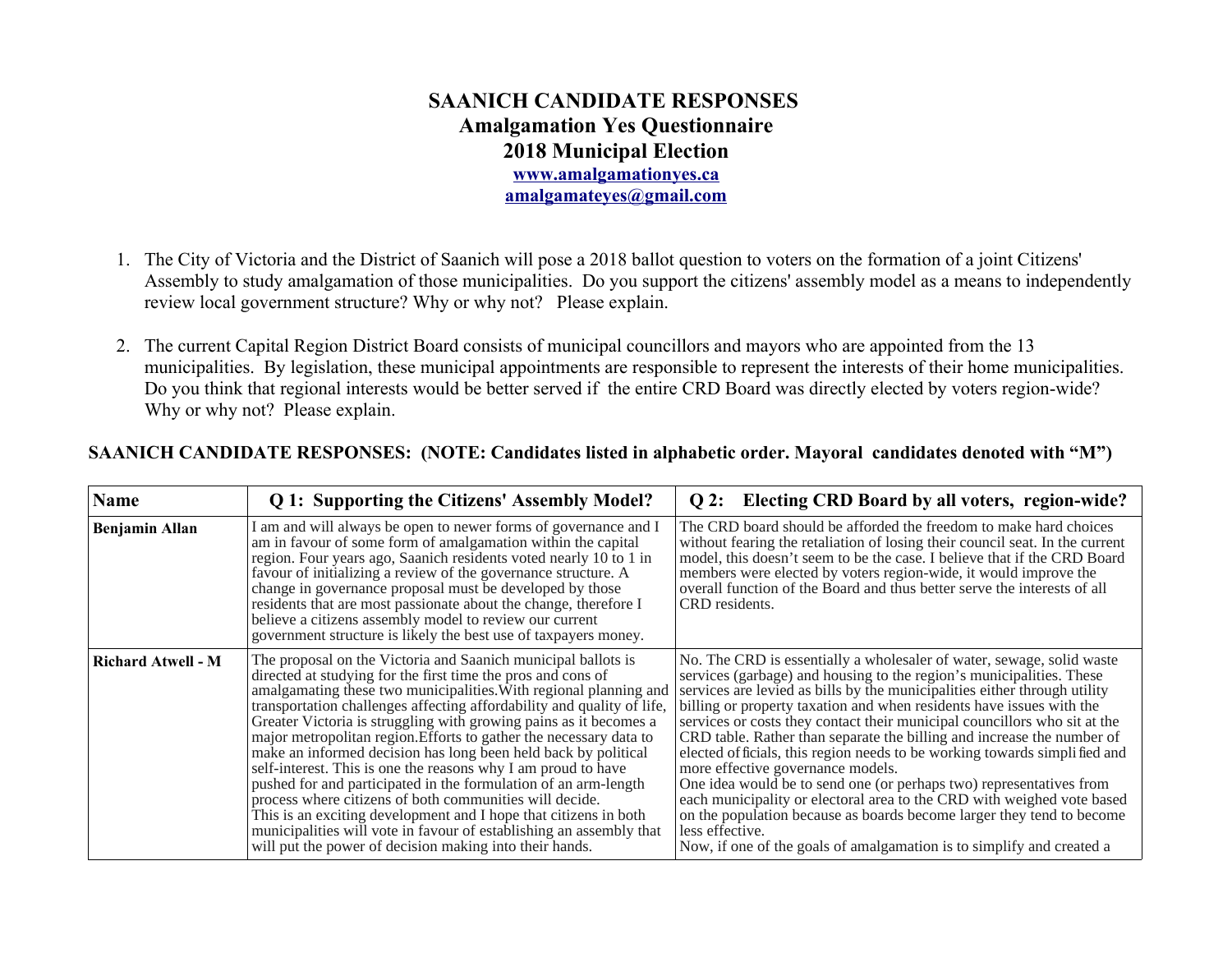|                     |                                                                                                                                                                                                                                                                                                                                                                                                                                                                                                                                                                                                                                                                                                                                                                                                                                                                                                                                                                                                                                                                                                                                                                                                                                                                                                                                                                                                                                                                                                                                                                                                                                             | more effective government that can address regional issues such as<br>planning and transportation, I believe that would best be handled by a<br>separate body that would be collapsed into a future amalgamated<br>municipal model.<br>Otherwise, it will give rise to two levels of elected government with two<br>sets of staff, policies and strategic plans trying to address planning which<br>is a municipal responsibility and inextricably linked to transportation.<br>This is the system we have now and simply isn't effective, elected or not.                                                                                                                                                                                                                                                                                                                                                                                                                                                                                                                                                                                                                                                                                                                                                                                                                                                                                                                                                                                                                                                                                                                                                                                                                                                                                                                                                                                                                                                                                                                                                                                                                                                                                                                                             |
|---------------------|---------------------------------------------------------------------------------------------------------------------------------------------------------------------------------------------------------------------------------------------------------------------------------------------------------------------------------------------------------------------------------------------------------------------------------------------------------------------------------------------------------------------------------------------------------------------------------------------------------------------------------------------------------------------------------------------------------------------------------------------------------------------------------------------------------------------------------------------------------------------------------------------------------------------------------------------------------------------------------------------------------------------------------------------------------------------------------------------------------------------------------------------------------------------------------------------------------------------------------------------------------------------------------------------------------------------------------------------------------------------------------------------------------------------------------------------------------------------------------------------------------------------------------------------------------------------------------------------------------------------------------------------|--------------------------------------------------------------------------------------------------------------------------------------------------------------------------------------------------------------------------------------------------------------------------------------------------------------------------------------------------------------------------------------------------------------------------------------------------------------------------------------------------------------------------------------------------------------------------------------------------------------------------------------------------------------------------------------------------------------------------------------------------------------------------------------------------------------------------------------------------------------------------------------------------------------------------------------------------------------------------------------------------------------------------------------------------------------------------------------------------------------------------------------------------------------------------------------------------------------------------------------------------------------------------------------------------------------------------------------------------------------------------------------------------------------------------------------------------------------------------------------------------------------------------------------------------------------------------------------------------------------------------------------------------------------------------------------------------------------------------------------------------------------------------------------------------------------------------------------------------------------------------------------------------------------------------------------------------------------------------------------------------------------------------------------------------------------------------------------------------------------------------------------------------------------------------------------------------------------------------------------------------------------------------------------------------------|
| <b>Trevor Barry</b> | Yes. The Citizens' Assembly process is sublime. I have a lot of<br>faith, and put a great deal of stock into it.<br>No matter which side of the fence you lean, there is significant<br>interest here in Saanich/CRD in the concept of integration and<br>amalgamation, and it really deserves proper, thorough<br>investigation.<br>Proper: like a jury, a non-biased and representative group of<br>citizens who get the chance to ask questions, seek clarification, and<br>ultimately make recommendations based on evidence!<br>Thorough: the price tag allows for ample scoping. However, I<br>must admit that I am concerned that the scope may not be wide<br>enough*.<br>Personally, I strongly "feel" that 13 municipalities for an area<br>served as a single market by, e.g. only one private talk radio<br>station, demonstrates some level of redundancy if not absurdity.<br>However, as somebody who also believes strongly in "evidence-<br>based decision making" I reserve my judgement until after the<br>facts, and analysis [with transparent methodology] are presented<br>and to be honest, I reserve my judgement anyways*, because if the<br>Citizens' Assembly says "we recommend X", then far-be-it-for-me<br>to suggest otherwise!<br>*One small reservation, however! re: Scope.<br>If the "study" does not take into account other member<br>municipalities of the CRD (re: amalgamation/integration options,<br>with each other, with Victoria/Saanich) then it better darn well take<br>into account options for CRD service integration, and in particular:<br>a Translink-style #SmartGrowth authority!! | I do in general: the status quo is not good enough.<br>For starters, Langford is really screwing over the rest of the region, so<br>there's that.<br>But that's somewhat circumstantial and political, the real crux comes<br>down to building public policy based on consensus of vision and values,<br>NOT on fiefdom protectionism!<br>One Alternative = running for CRD director on the Saanich ballot, and<br>either being allowed to serve in spite of not winning a council seat, or<br>indeed: these positions voted on separately -- so that "saanich voice" can<br>be on CRD board, but without those rep persons being put in a perpetual<br>conflict of interest, i.e. "best for region VS. best for my re-election<br>chances in Saanich": yuck.<br>(psssst: ya'know what else might help? Term Limits!)<br>Another Alternative: completely separate race (same time same ballot is<br>fine) of directly elected CRD Directors / #SmartGrowth Authority reps<br>using a ranked ballot system.<br>(psssst: a ranked ballot, e.g. $STV/etc$ , instead of "plurality at large" =<br>also way better idea in just about every case)<br>While we are at it: No Wards! Unless they are very multi-member and<br>use ranked ballots.<br>wards are divisive, uncollaborative, mean-spirited nasty things that<br>induce partisanship and make you late for dinner. Independent Voices at<br>the local level, from diverse backgrounds, is something truly special in<br>LOCAL Government, and aught to be maintained, preserved, enhanced!<br>Incumbent Mayor Richard Atwell may have said it best during this<br>campaign: "The role of Mayor is unique in Canadian democracy:<br>because it is our only directly-elected executive of ficer" (all the rest "1st<br>Ministers" require the Confidence of the Westminster<br>parliament/assembly to be selected). Incidentally, [so-called weak*]<br>mayors still require Supply from majority of council [*phrase used by<br>Haynes, concept baked into the stump of Wickson].<br>IN CONCLUSION:<br>Yes to the Study.<br>Yes to citizens' recommendations.<br>Yes to REGIONAL Transportation/mobility, RGS Land-use,<br>#SmartGrowth AUTHORITY<br>Yes to more representative, collaborative, transparent and accountable<br>regional governance! |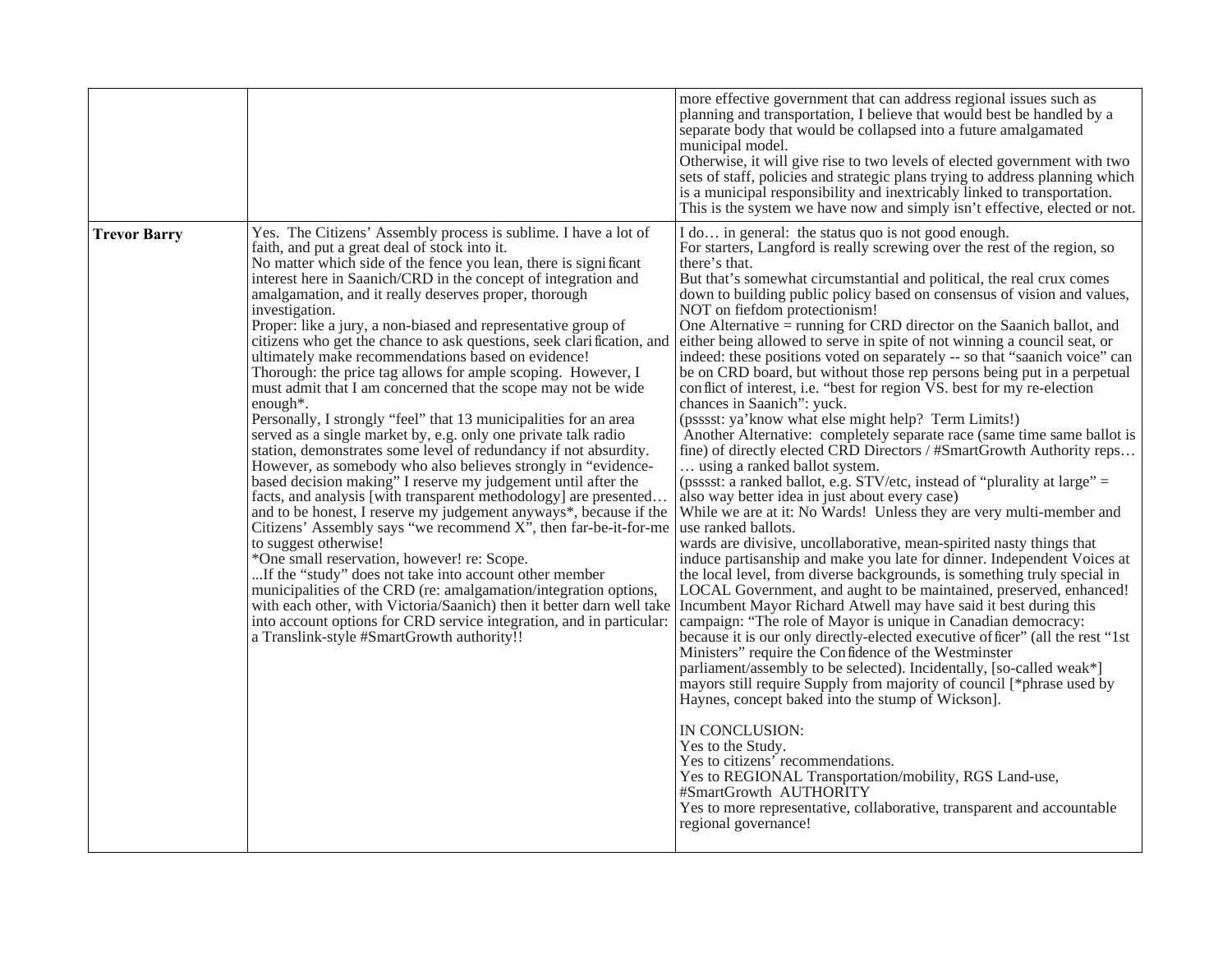|                          |                                                                                                                                                                                                                                                                                                                                                                                                                                                                                                                                            | P.S while [dt] Victoria polices the region [tradeoff for saanich],<br>Saanich provides most of the shared roads. Either way, Langford gets<br>off scott-free, then steals our business. Booooo.                                                                                                                                                                                                                                                                                                                                                                                                                                                                                                                                                                                                                                                                                                                                                                                                                                        |
|--------------------------|--------------------------------------------------------------------------------------------------------------------------------------------------------------------------------------------------------------------------------------------------------------------------------------------------------------------------------------------------------------------------------------------------------------------------------------------------------------------------------------------------------------------------------------------|----------------------------------------------------------------------------------------------------------------------------------------------------------------------------------------------------------------------------------------------------------------------------------------------------------------------------------------------------------------------------------------------------------------------------------------------------------------------------------------------------------------------------------------------------------------------------------------------------------------------------------------------------------------------------------------------------------------------------------------------------------------------------------------------------------------------------------------------------------------------------------------------------------------------------------------------------------------------------------------------------------------------------------------|
| <b>Susan Brice</b>       | I supported putting a Citizen's Assembly option to Saanich voters<br>for this municipal election.                                                                                                                                                                                                                                                                                                                                                                                                                                          | I support the process used in Saanich which is a separate ballot for voters<br>to select CRD Directors. I guess it will have to be "no" given your<br>question. I have taken a regional approach to issues at CRD board table<br>including advocating for a Regional Transportation Service, Funding a<br>Regional Arts Service, adding Regional Park land regardless of<br>jurisdiction and many many other examples. I believe Directors can take<br>a Regional perspective. I realize you only want yes or no answers for<br>ease of reporting out but I believe the matter would need to be discussed<br>much more thoroughly prior to a change to region-wide vote.                                                                                                                                                                                                                                                                                                                                                               |
| <b>Judy Brownoff</b>     | Whether the Citizen's Assembly is the appropriate model for an<br>independent review of a municipality the size of Saanich will be<br>determined by the voters.                                                                                                                                                                                                                                                                                                                                                                            | I am committed to validating voters decisions from a dual ballot but<br>candidates must also be Councillors.                                                                                                                                                                                                                                                                                                                                                                                                                                                                                                                                                                                                                                                                                                                                                                                                                                                                                                                           |
| <b>Kathleen Burton</b>   | I am in favour of the formation of a Joint Citizen's Assembly with<br>the purpose of studying the pros and cons of amalgamating<br>Victoria and Saanich. Citizen's Assemblies offer a valued process<br>in studying and developing specific recommendations to the issue<br>being explored.<br>If the demographics of the area are well represented the results<br>should be of great value. I believe listening to the residents and<br>weighing their feedback is paramount in order to make an<br>informative decision on amalgamation. | While I have my own rational for what I would support, I do think it is<br>time that the CRD as it currently exists should be reviewed and revised.<br>The CRD is not the same landscape as it was when it was initially<br>formed seeing the various regional issues and relationships change year<br>over year. A review of this regional level of governance in my opinion is<br>overdue.<br>I support the directors being elected by voters region wide, and I believe<br>the catchment is best served by individuals who are not in office being<br>the represented voice with the power to make integral decisions. This<br>does not mean I think the CRD should work alone, it is important to have<br>a collaborative approach to the decisions made through work done with<br>the municipalities involved. This will ensure a collaborative approach<br>and that a duplication of services does not occur.                                                                                                                    |
| <b>Nathalie Chambers</b> | Yes, I support the Citizen's Assembly as a model to independently<br>review local government structure and to provide input to Council<br>in its decision-making process.                                                                                                                                                                                                                                                                                                                                                                  | I think it is misleading to suggest that the CRD board is currently<br>appointed. In Saanich, for example, voters effectively choose CRD<br>directors. While the winners of this election are technically appointed to<br>their role by council, it is Saanich residents who control the process.<br>I oppose a move to region-wide voting. Residents in Langford do not<br>share the same concerns as residents in Mechotsin. Allowing each<br>community to elect their own representatives allows each community to<br>have its own unique voice, putting forward its own concerns.<br>A region-wide voting model would be dominating by the densest regions<br>of the CRD - Victoria, Langford, and View Royal, for example, at the<br>expense of rural communities like ours here in Saanich. I value our<br>farming communities, our coastal communities, and the full diversity of<br>lifestyles across the CRD, and I cannot support sacrificing their voices in<br>favour a regional government dominated by the city centers. |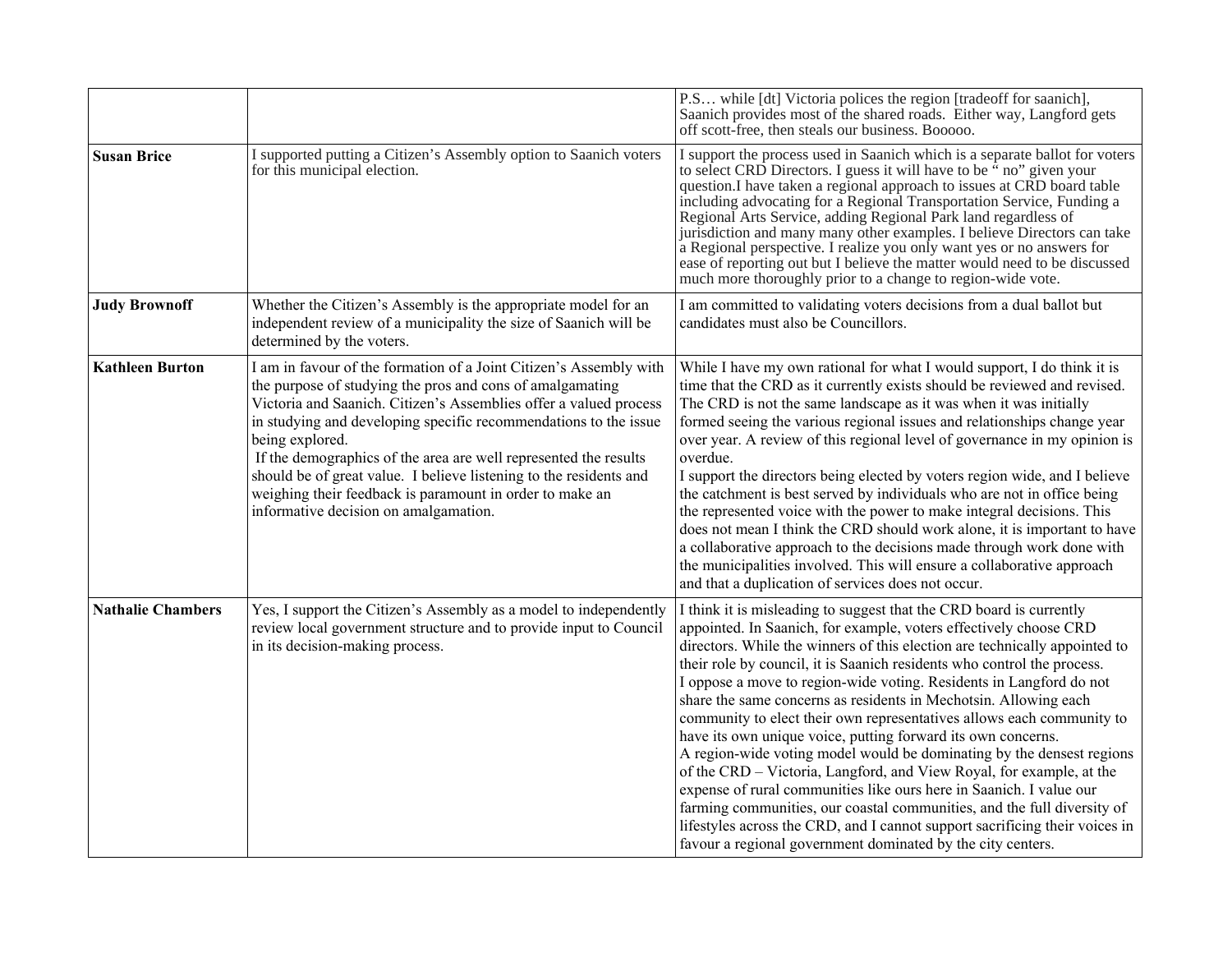|                          |                                                                                                                                                                                                                                                                                                                                                                                                                                                                                                                                                                                                                                                                                                                                                                                                                                                                                                                                                                                     | Saanich is more than a suburb of Victoria. Saanich is its own<br>community, and we deserve our own voice at the CRD.                                                                                                                                                                                                                                                                                                                                                                                                                                                                                                                                                                                                                                                                                                                                                                                                                                                                                                                                                                                                                                             |
|--------------------------|-------------------------------------------------------------------------------------------------------------------------------------------------------------------------------------------------------------------------------------------------------------------------------------------------------------------------------------------------------------------------------------------------------------------------------------------------------------------------------------------------------------------------------------------------------------------------------------------------------------------------------------------------------------------------------------------------------------------------------------------------------------------------------------------------------------------------------------------------------------------------------------------------------------------------------------------------------------------------------------|------------------------------------------------------------------------------------------------------------------------------------------------------------------------------------------------------------------------------------------------------------------------------------------------------------------------------------------------------------------------------------------------------------------------------------------------------------------------------------------------------------------------------------------------------------------------------------------------------------------------------------------------------------------------------------------------------------------------------------------------------------------------------------------------------------------------------------------------------------------------------------------------------------------------------------------------------------------------------------------------------------------------------------------------------------------------------------------------------------------------------------------------------------------|
| <b>Zac Di Vries</b>      |                                                                                                                                                                                                                                                                                                                                                                                                                                                                                                                                                                                                                                                                                                                                                                                                                                                                                                                                                                                     |                                                                                                                                                                                                                                                                                                                                                                                                                                                                                                                                                                                                                                                                                                                                                                                                                                                                                                                                                                                                                                                                                                                                                                  |
| <b>Karen Harper</b>      | I absolutely support the formation of a Joint Citizen's Assembly to<br>study the pros and cons of amalgamating Victoria and Saanich.<br>Citizen's Assemblies are a well established and respected<br>processes used to study, deliberate and develop recommendations<br>on specific issues. The members are typically randomly selected<br>and tend to reflect the demographics of the area they are studying.<br>What is most important about this process is that it is citizen led.<br>It is time for the residents, rather than the politicians, to investigate<br>this matter, deliberate and recommend based on the investigations<br>they have undertaken. While I definitely have a preferred result, I<br>will accept the recommendations of the Assembly.                                                                                                                                                                                                                 | I believe that the CRD definitely needs revision. Having been established<br>over fifty years ago, the changing nature of regional issues and<br>relationships requires a revision to our regional level of governance.<br>At least two things need to occur in order for the CRD to be more<br>accountable and effective:<br>1. Directly elected CRD directors. These individuals should not be sitting<br>councillors or mayors, as their focus needs to be the region as a whole.<br>2. The CRD must have the power to carry out the items/issue/areas for<br>which they are given responsibility. An example of where this didn't<br>occur, which is still fresh in all of our memories, is the sewage project.<br>This change will likely entail a legislative redefinition of what the CRD<br>does, and what municipalities do. There should not be a duplication of<br>services between the municipalities and the CRD.                                                                                                                                                                                                                                   |
| <b>Fred Haynes - M</b>   |                                                                                                                                                                                                                                                                                                                                                                                                                                                                                                                                                                                                                                                                                                                                                                                                                                                                                                                                                                                     |                                                                                                                                                                                                                                                                                                                                                                                                                                                                                                                                                                                                                                                                                                                                                                                                                                                                                                                                                                                                                                                                                                                                                                  |
| <b>Ian Jessop</b>        |                                                                                                                                                                                                                                                                                                                                                                                                                                                                                                                                                                                                                                                                                                                                                                                                                                                                                                                                                                                     |                                                                                                                                                                                                                                                                                                                                                                                                                                                                                                                                                                                                                                                                                                                                                                                                                                                                                                                                                                                                                                                                                                                                                                  |
| <b>Vernon Lord</b>       |                                                                                                                                                                                                                                                                                                                                                                                                                                                                                                                                                                                                                                                                                                                                                                                                                                                                                                                                                                                     |                                                                                                                                                                                                                                                                                                                                                                                                                                                                                                                                                                                                                                                                                                                                                                                                                                                                                                                                                                                                                                                                                                                                                                  |
| <b>Rebecca Mersereau</b> | Yes. I do think citizens' assemblies are a promising tool for<br>objective, independent review of local government structures.<br>While it may seem tempting to hand this responsibility over to<br>experts with appropriate professional backgrounds, it can be very<br>difficult to avoid the influence of political agendas when<br>considering changes to our fundamental governing structures. (For<br>example, it has been suggested the last provincial government's<br>review of governance in the CRD was not advanced due to a lack<br>of political interest.)<br>Citizen's assemblies have the advantage of objectivity because<br>they are comprised of a representative and inclusive group of<br>residents, and as such - they are considered highly democratic.<br>This means their processes and recommendations are likely to be<br>considered more trustworthy and held in higher regard by the<br>public, which will ultimately decide on the best path forward. | Yes - it seems obvious that regional interests (transportation being a big<br>one for me) would be better served by individuals who are specifically<br>elected to serve in that regional role. From a democratic perspective, I<br>can also see how this structure could improve accountability for voters<br>and the public. However, I don't believe the solution to our regional<br>challenges is that simple.<br>Legislatively, our regional districts are structured as federations of<br>municipalities and (we often forget) elected representatives of<br>unincorporated electoral areas. This has the advantage of allowing all<br>parties at the table to opt out of services they are not interested in<br>participating in or receiving, although the other side of the coin is that it<br>is not possible to compel individual member municipalities/electoral<br>areas to participate or collaborate. Until there are regional entities with<br>the legal authority to compel member municipalities to act (such as our<br>own regional transportation authority), I unfortunately don't foresee our<br>big, hairy, regional problems going away. |
| <b>Cory Montgomery</b>   | I support the formation of a Joint Citizen's Assembly to study the<br>pros and cons of amalgamating Victoria and Saanich. Citizens<br>assemblies are a great way to accurately review the needs of each<br>individual area of Saanich and other municipalities. The needs of                                                                                                                                                                                                                                                                                                                                                                                                                                                                                                                                                                                                                                                                                                        | I believe that the CRD needs a make over and should not be a side cart<br>on the election campaign. I believe that the CRD board should be<br>directly elected on the ballots in the same way we have trustees, council<br>and mayor Candidates.                                                                                                                                                                                                                                                                                                                                                                                                                                                                                                                                                                                                                                                                                                                                                                                                                                                                                                                 |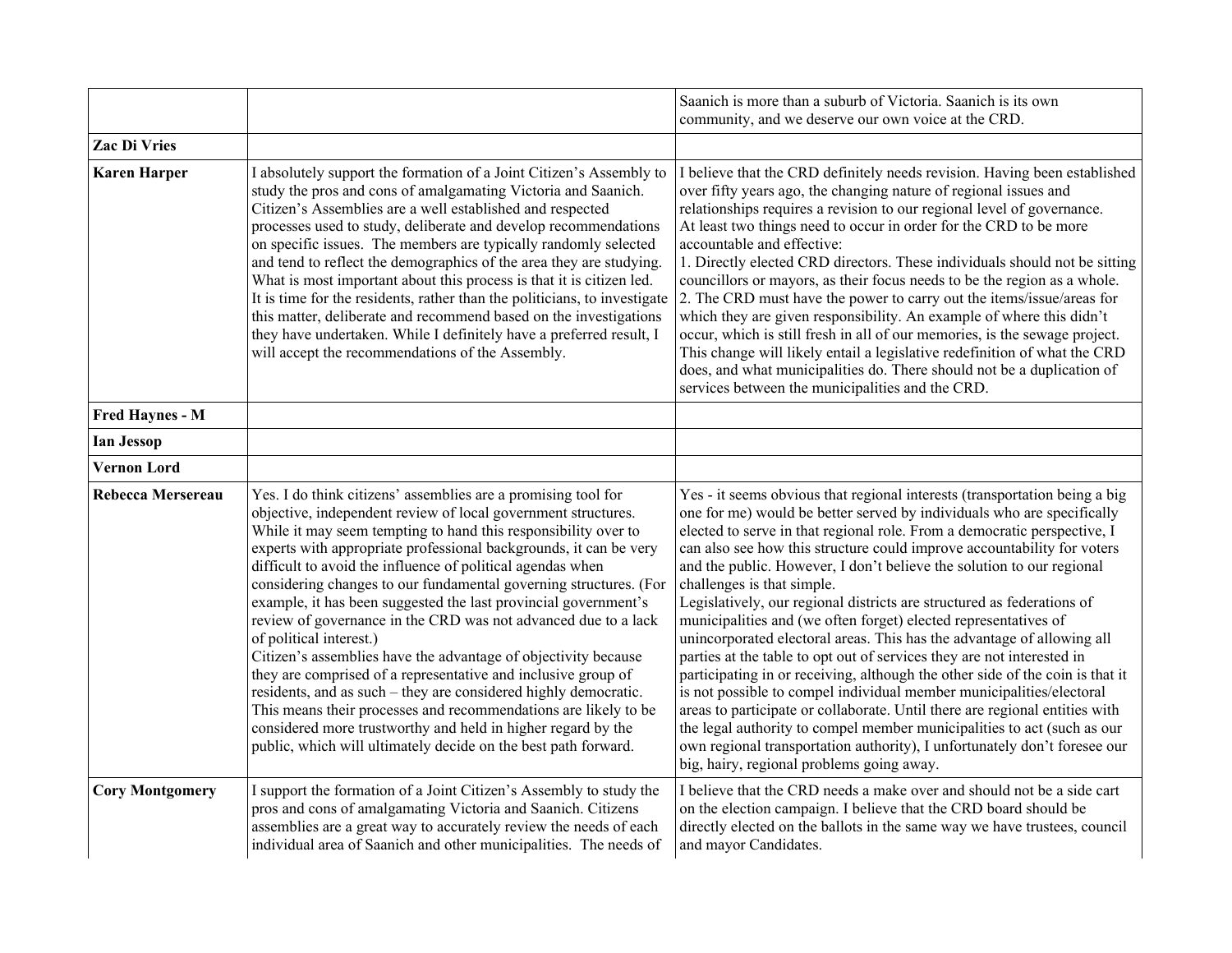|                                         | Cordova bay may be different than James Bay, this is a way to<br>bring diversity to the table to see if the demographic makes is<br>feasible. Politicians should not be the ones to decide - it should be<br>up to the citizens to do so, and we would have to accept the results<br>of the study.                                                                                    | The elected CRD council needs to be independent with people from<br>every municipal jurisdiction and they need to have their entire focus on<br>the CRD alone and be able to work with all municipal bodies.<br>I feel that the CRD is not doing its job or getting its message out right<br>now. By having these people directly elected puts the responsibility on<br>them to carry out their duties to the public as a single focus.                                                                                                                                                                                                                                                                                                                                                                                                                                                                                                                                                                                                                                                                                                                                                                                                                                                 |
|-----------------------------------------|---------------------------------------------------------------------------------------------------------------------------------------------------------------------------------------------------------------------------------------------------------------------------------------------------------------------------------------------------------------------------------------|-----------------------------------------------------------------------------------------------------------------------------------------------------------------------------------------------------------------------------------------------------------------------------------------------------------------------------------------------------------------------------------------------------------------------------------------------------------------------------------------------------------------------------------------------------------------------------------------------------------------------------------------------------------------------------------------------------------------------------------------------------------------------------------------------------------------------------------------------------------------------------------------------------------------------------------------------------------------------------------------------------------------------------------------------------------------------------------------------------------------------------------------------------------------------------------------------------------------------------------------------------------------------------------------|
| <b>Shawn Newby</b>                      | Yes, I will support the question and the citizens' assembly in order<br>to reach an understanding of the benefits and disadvantages. It is<br>incredibly important to research the consequences of an<br>amalgamated format independently from the Council and staff of<br>the municipalities that are involved. This will help to circumvent<br>any biases that may naturally arise. | I understand the concern that Directors won't be able to leave their<br>"municipal hat" at the door and focus on the larger region when<br>decisions are made. However, by electing a board directly, there is a<br>possibility of having a governing body that may be less familiar with the<br>minutia of particular communities within the region. When you have<br>municipal appointments, you create a specialized board that is familiar<br>with these details. The best way to ensure that the CRD Board governs<br>with the with the region's best interests in mind is to elect those<br>individuals that are able to foster relationships with other Board<br>Members to understand the greater regional picture and govern<br>accordingly.                                                                                                                                                                                                                                                                                                                                                                                                                                                                                                                                   |
| <b>Teal Phelps-</b><br><b>Bondaroff</b> |                                                                                                                                                                                                                                                                                                                                                                                       |                                                                                                                                                                                                                                                                                                                                                                                                                                                                                                                                                                                                                                                                                                                                                                                                                                                                                                                                                                                                                                                                                                                                                                                                                                                                                         |
| <b>Colin Plant</b>                      | I am supportive of the proposed Citizens' Assembly model. I<br>support having unbiased, randomly-selected citizens study the<br>costs, benefits and disadvantages of amalgamation and to make a<br>recommendation to Victoria and Saanich residents on the topic.                                                                                                                     | In Saanich, where I serve as a Councillor, the public is given an<br>opportunity to vote in a non-binding referendum to select their Saanich<br>CRD Directors. The referendum results in the top four vote-receiving<br>candidates and the Mayor being recommended to be appointed as CRD<br>Directors. (It is assumed the mayor will be one of the five appointed to<br>the CRD Board from Saanich.)<br>As described in the question I could not currently support a region-wide<br>election of CRD Directors. The challenge with this proposal would be<br>with the larger municipalities being able to overwhelm the smaller<br>municipalities/electoral areas because of their populations and the<br>likelihood of these voters electing people from their own jurisdiction<br>rather than those from other areas that they would likely know less about.<br>The CRD is designed to have regional interests addressed by a diverse<br>group of Directors from a diverse geographical area.<br>While the idea of having a more directly elected CRD Board has merit,<br>interests me and deserves exploration, a better method would be for other<br>jurisdictions in the CRD to emulate Saanich where this already occurs.<br>Thank you for asking for my thoughts on this matter. |
| <b>Art Pollard</b>                      | I support the use the ballot to form a Citizens assembly on the                                                                                                                                                                                                                                                                                                                       | I support direct election within the individual municipalities for the CRD                                                                                                                                                                                                                                                                                                                                                                                                                                                                                                                                                                                                                                                                                                                                                                                                                                                                                                                                                                                                                                                                                                                                                                                                              |